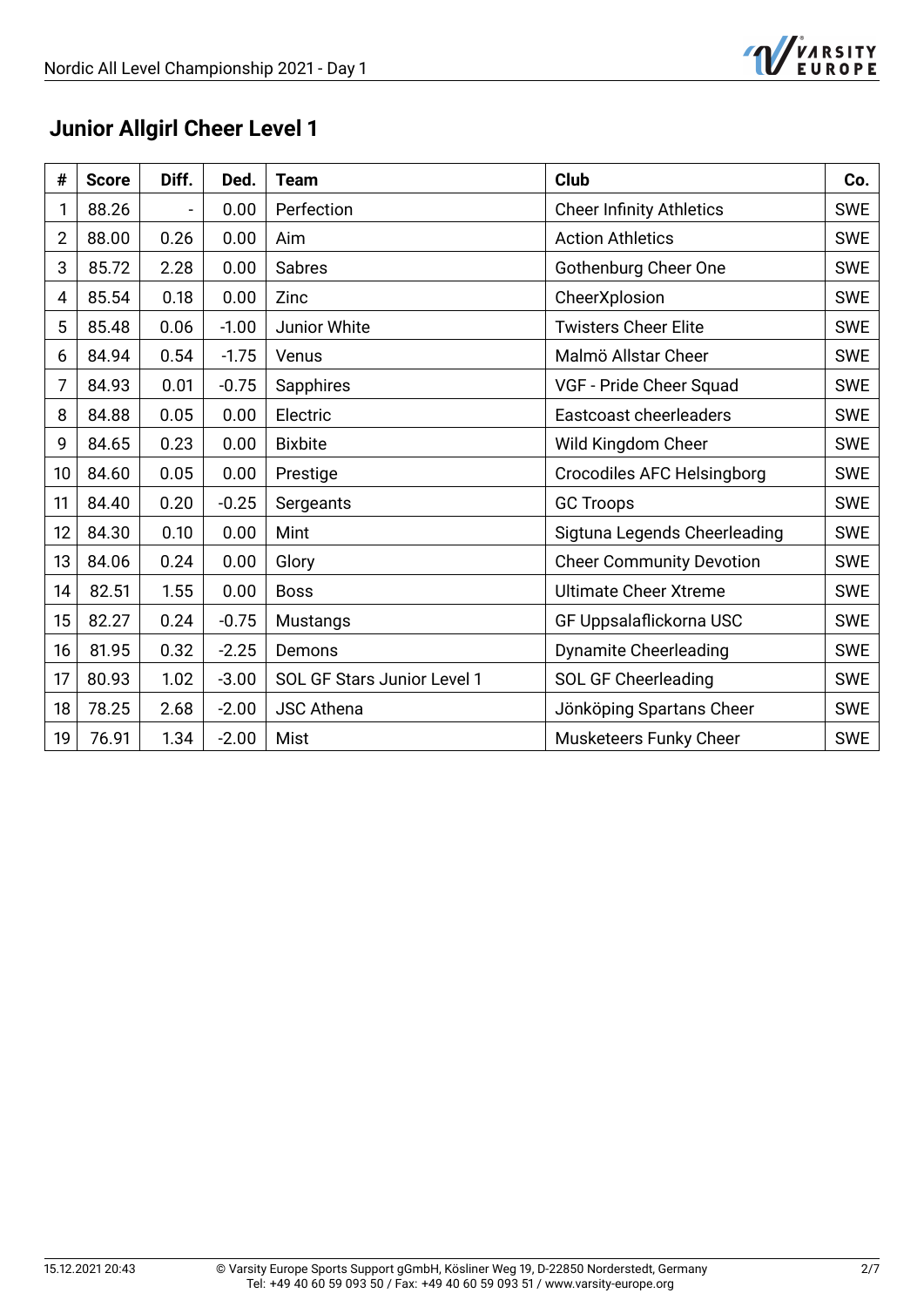

# **Junior Allgirl Cheer Level 2**

| #              | <b>Score</b> | Diff. | Ded.    | <b>Team</b>                 | <b>Club</b>                     | Co.        |
|----------------|--------------|-------|---------|-----------------------------|---------------------------------|------------|
| 1              | 98.70        |       | 0.00    | Halo                        | Malmö Allstar Cheer             | <b>SWE</b> |
| $\overline{2}$ | 97.55        | 1.15  | 0.00    | <b>RFC Wild Cards</b>       | VFR Bachem 1932 e.V.            | <b>GER</b> |
| 3              | 97.16        | 0.39  | 0.00    | <b>RCD Sceptres</b>         | Royal Cheer & Dance             | <b>SWE</b> |
| 4              | 97.02        | 0.14  | $-0.75$ | SOL GF Stars Junior Level 2 | <b>SOL GF Cheerleading</b>      | <b>SWE</b> |
| 5              | 95.97        | 1.05  | 0.00    | <b>Desire</b>               | <b>Cheer Infinity Athletics</b> | <b>SWE</b> |
| 6              | 95.49        | 0.48  | $-0.75$ | Cats                        | Gothenburg Cheer One            | <b>SWE</b> |
| 7              | 95.47        | 0.02  | $-1.00$ | Destoyers                   | <b>Dynamite Cheerleading</b>    | <b>SWE</b> |
| 8              | 95.11        | 0.36  | $-1.25$ | Unlimited                   | <b>United Movement</b>          | <b>SWE</b> |
| 9              | 95.02        | 0.09  | 0.00    | <b>JSC Nyx</b>              | Jönköping Spartans Cheer        | <b>SWE</b> |
| 10             | 93.98        | 1.04  | $-1.50$ | Junior Silver               | <b>Twisters Cheer Elite</b>     | <b>SWE</b> |
| 11             | 93.72        | 0.26  | $-1.75$ | SwooshJags                  | <b>Power Cheer Allstars</b>     | <b>SWE</b> |
| 12             | 93.64        | 0.08  | $-0.75$ | Cordite                     | CheerXplosion                   | <b>SWE</b> |
| 13             | 93.62        | 0.02  | $-0.75$ | <b>Marines</b>              | <b>GC Troops</b>                | <b>SWE</b> |
| 14             | 93.31        | 0.31  | $-0.75$ | Speed                       | <b>Action Athletics</b>         | <b>SWE</b> |
| 15             | 93.23        | 0.08  | $-1.50$ | Mermaids                    | Rauman Cheerleadingseura        | <b>FIN</b> |
| 16             | 92.83        | 0.40  | 0.00    | Illusion                    | Tyresögymnastiken IAC           | <b>SWE</b> |
| 17             | 92.65        | 0.18  | $-1.25$ | Aces                        | GF Uppsalaflickorna USC         | <b>SWE</b> |
| 18             | 91.86        | 0.79  | 0.00    | Dynamic                     | Värnamo Frisksportklubb         | <b>SWE</b> |
| 19             | 90.74        | 1.12  | $-2.25$ | <b>White Stars</b>          | Kristianstad Starlight Cheer    | <b>SWE</b> |
| 20             | 89.99        | 0.75  | $-2.00$ | <b>Rockets Discovery</b>    | <b>Rockets Cheerleaders</b>     | DK         |
| 21             | 89.25        | 0.74  | $-1.50$ | Snappers                    | Haninge Cheer Elite             | <b>SWE</b> |
| 22             | 88.39        | 0.86  | $-1.50$ | Spartans                    | <b>Arctic Cheer Avalanches</b>  | <b>SWE</b> |
| 23             | 88.38        | 0.01  | $-2.00$ | Pressure                    | Musketeers Funky Cheer          | <b>SWE</b> |
| 24             | 87.46        | 0.92  | $-1.50$ | <b>Vicious</b>              | <b>Cheer Supreme Allstars</b>   | <b>SWE</b> |
| 25             | 83.76        | 3.70  | $-3.75$ | Thunder                     | Halmstad gymnastikförening      | SWE        |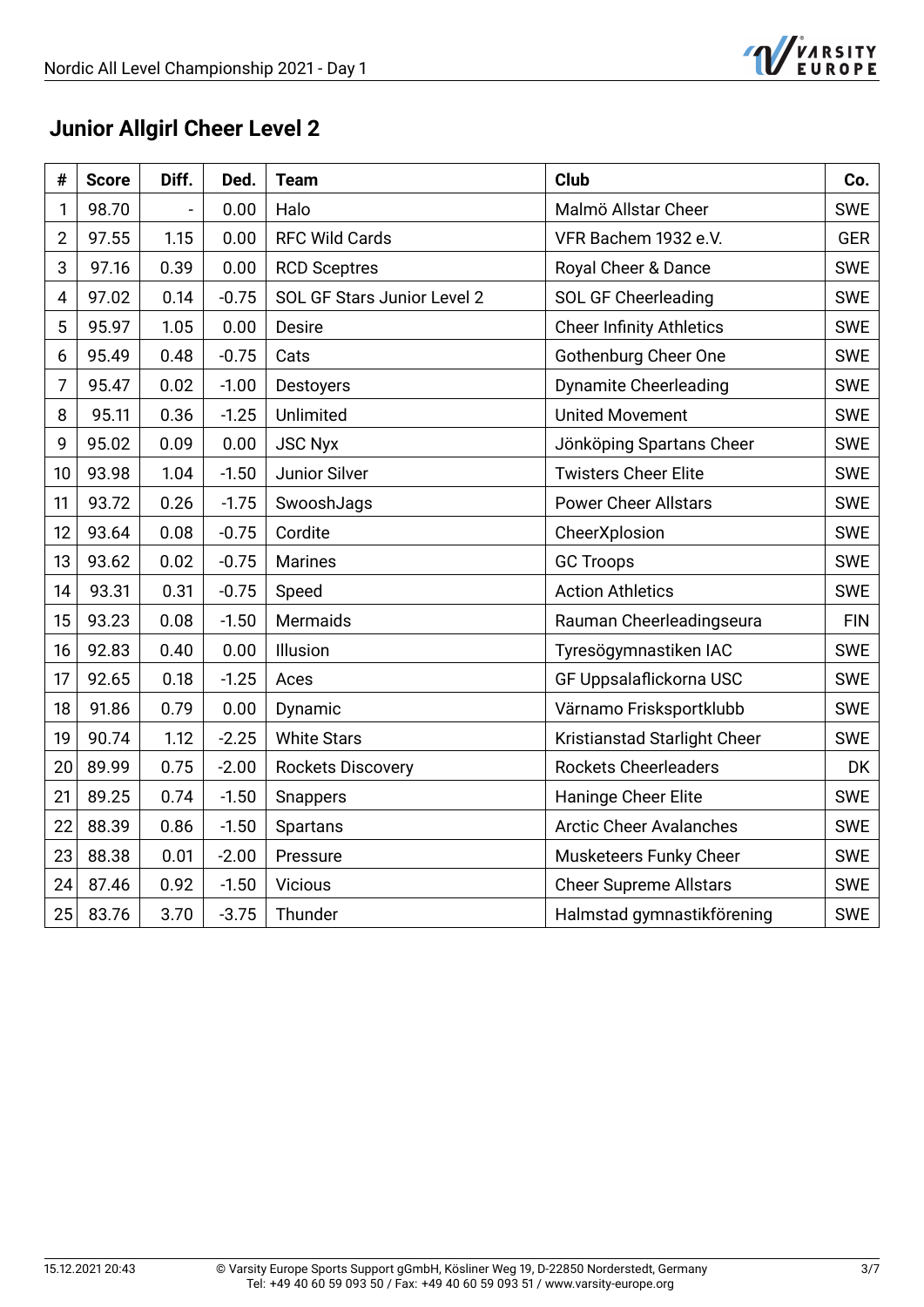

### **Junior Allgirl Cheer Level 3**

| #               | <b>Score</b> | Diff.          | Ded.    | Team                  | Club                           | Co.        |
|-----------------|--------------|----------------|---------|-----------------------|--------------------------------|------------|
|                 | 95.84        | $\blacksquare$ | 0.00    | <b>LCD Honeybees</b>  | Luleå Cheer & Dance Team       | <b>SWE</b> |
| $\overline{2}$  | 95.68        | 0.16           | $-0.75$ | Cheetahs              | Gothenburg Cheer One           | <b>SWE</b> |
| 3               | 95.63        | 0.05           | 0.00    | Junior Teal           | <b>Twisters Cheer Elite</b>    | <b>SWE</b> |
| 4               | 95.44        | 0.19           | $-1.50$ | <b>JSC Zeus</b>       | Jönköping Spartans Cheer       | <b>SWE</b> |
| 5               | 94.50        | 0.94           | $-0.75$ | Sapphire              | <b>Eastcoast Cheerleaders</b>  | <b>SWE</b> |
| 6               | 94.29        | 0.21           | $-0.75$ | <b>Shooting Stars</b> | Kristianstad Starlight Cheer   | <b>SWE</b> |
| 7               | 93.87        | 0.42           | $-1.25$ | Avengers              | GF Uppsalaflickorna USC        | <b>SWE</b> |
| 8               | 93.80        | 0.07           | $-0.75$ | Suns                  | Musketeers Funky Cheer         | <b>SWE</b> |
| 9               | 92.92        | 0.88           | 0.00    | Iconic Legends        | Iconic Cheerleaders Aalborg    | <b>DK</b>  |
| 10              | 92.86        | 0.06           | $-1.50$ | Generals              | <b>GC Troops</b>               | <b>SWE</b> |
| 11              | 91.77        | 1.09           | $-1.50$ | Gladiators            | <b>Arctic Cheer Avalanches</b> | <b>SWE</b> |
| 12 <sup>2</sup> | 90.00        | 1.77           | $-1.50$ | CC Iconic             | Copenhagen Cheer               | DK         |

### **Junior Allgirl Cheer Level 4**

| # | <b>Score</b> | Diff.                    | Ded.    | Team                        | Club                             | Co.        |
|---|--------------|--------------------------|---------|-----------------------------|----------------------------------|------------|
|   | 97.21        | $\overline{\phantom{0}}$ | $-0.75$ | Daring                      | <b>Cheer Infinity Athletics</b>  | <b>SWE</b> |
| າ | 95.32        | 1.89                     | $-1.25$ | Ultimate                    | <b>United Movement</b>           | <b>SWE</b> |
| 3 | 95.27        | 0.05                     | 0.00    | Dauntless                   | <b>Dynamite Cheerleading</b>     | <b>SWE</b> |
|   | 90.22        | 5.05                     | $-4.00$ | SOL GF Stars Junior Level 4 | <b>SOL GF Cheerleading</b>       | <b>SWE</b> |
| 5 | 87.63        | 2.59                     | $-1.50$ | <b>Charmers Enchanted</b>   | <b>BVH Charmers Cheerleading</b> | <b>NOR</b> |

#### **Junior Allgirl Cheer Level 6**

| # | <b>Score</b> | Diff. | Ded.    | Team                 | Club                        | Co.        |
|---|--------------|-------|---------|----------------------|-----------------------------|------------|
|   | 92.18        |       | $-1.00$ | LadyJags             | <b>Power Cheer Allstars</b> | <b>SWE</b> |
| ົ | 89.52        | 2.66  | 0.00    | Rockets Fire'n'Smoke | <b>Rockets Cheerleaders</b> | DK         |
| 3 | 88.78        | 0.74  | $-3.75$ | <b>Bobcats</b>       | Gothenburg Cheer One        | <b>SWE</b> |
|   | 86.77        | 2.01  | $-1.75$ | <b>CC Unity</b>      | Copenhagen Cheer            | DK         |

#### **Junior Coed Cheer Level 2**

| #<br>π | <b>Score</b>    | Diff.  | Ded.             | eam   | <b>Club</b>                  | υυ.        |
|--------|-----------------|--------|------------------|-------|------------------------------|------------|
|        | $\sim$<br>93.37 | $\sim$ | $-$<br>ັ<br>υ. Λ | Glory | <b>Ultimate Cheer Xtreme</b> | <b>SWE</b> |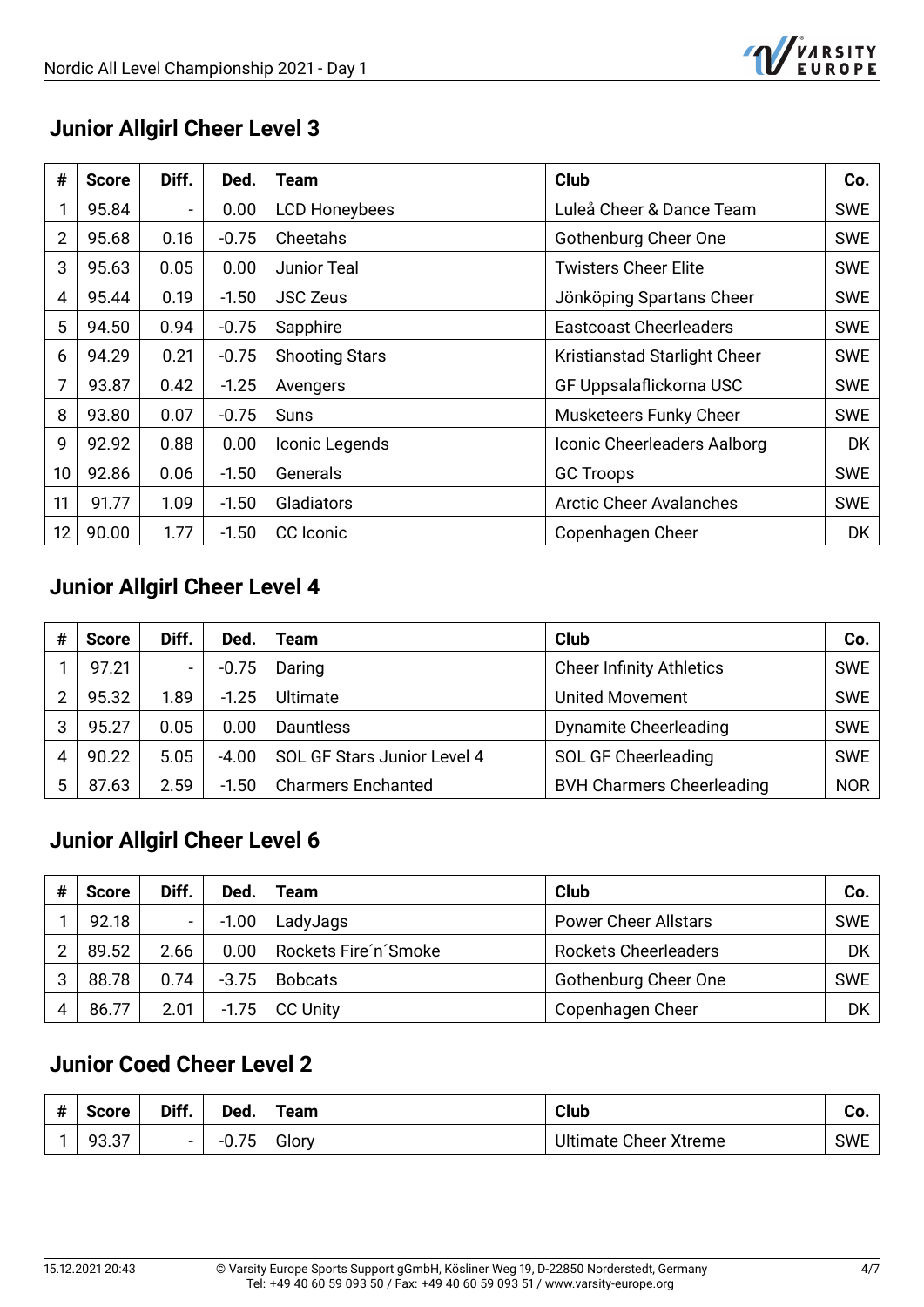

#### **Junior Coed Cheer Level 4**

| # | <b>Score</b> | Diff. | Ded.   | Team                   | Club                        | Co. |
|---|--------------|-------|--------|------------------------|-----------------------------|-----|
|   | 92.61        |       | $0.00$ | Junior Shade           | <b>Twisters Cheer Elite</b> | SWE |
| ⌒ | 89.89        |       | 0.00   | <b>Rockets Gravity</b> | <b>Rockets Cheerleaders</b> | DK  |

## **Senior Allgirl Cheer Level 1**

| #              | Score | Diff.                    | Ded.    | Team                        | Club                            | Co.        |
|----------------|-------|--------------------------|---------|-----------------------------|---------------------------------|------------|
|                | 85.90 | $\overline{\phantom{0}}$ | $-0.75$ | <b>Blush</b>                | <b>Action Athletics</b>         | <b>SWE</b> |
| $\overline{2}$ | 85.77 | 0.13                     | 0.00    | Omega                       | Malmö Allstar Cheer             | <b>SWE</b> |
| 3              | 85.08 | 0.69                     | 0.00    | Pumas                       | Gothenburg Cheer One            | <b>SWE</b> |
| $\overline{4}$ | 84.61 | 0.47                     | $-0.75$ | <b>Diamonds</b>             | VGF - Pride Cheer Squad         | <b>SWE</b> |
| 5              | 84.33 | 0.28                     | $-0.25$ | SOL GF Stars Senior Level 1 | SOL GF Cheerleading             | <b>SWE</b> |
| 6              | 83.81 | 0.52                     | 0.00    | Sapphire                    | Wild Kingdom Cheer              | <b>SWE</b> |
| 7              | 83.70 | 0.11                     | $-1.50$ | <b>Icons</b>                | <b>Cheer Community Devotion</b> | <b>SWE</b> |
| 8              | 82.43 | 1.27                     | $-1.50$ | Delighted                   | Värnamo Frisksportklubb         | <b>SWE</b> |

# **Senior Allgirl Cheer Level 2**

| #               | <b>Score</b> | Diff.          | Ded.    | <b>Team</b>          | <b>Club</b>                    | Co.        |
|-----------------|--------------|----------------|---------|----------------------|--------------------------------|------------|
|                 | 96.86        | $\blacksquare$ | 0.00    | SteelJags            | <b>Power Cheer Allstars</b>    | <b>SWE</b> |
| 2               | 94.78        | 2.08           | $-0.75$ | Juice                | <b>Action Athletics</b>        | <b>SWE</b> |
| 3               | 94.14        | 0.64           | $-0.75$ | Titanium             | CheerXplosion                  | <b>SWE</b> |
| 4               | 93.24        | 0.90           | $-0.75$ | <b>Senior Silver</b> | <b>Twisters Cheer Elite</b>    | <b>SWE</b> |
| 5               | 93.03        | 0.21           | $-1.50$ | Mockingjays          | Cheer Legacy                   | <b>SWE</b> |
| 6               | 92.80        | 0.23           | 0.00    | Panthers             | Gothenburg Cheer One           | <b>SWE</b> |
| 7               | 92.17        | 0.63           | 0.00    | <b>Black Stars</b>   | Kristianstad Starlight Cheer   | <b>SWE</b> |
| 8               | 91.95        | 0.22           | $-0.75$ | Soldiers             | <b>GC Troops</b>               | <b>SWE</b> |
| 9               | 89.30        | 2.65           | $-2.25$ | Riptide              | Haninge Cheer Elite            | <b>SWE</b> |
| 10 <sup>°</sup> | 73.51        | 15.79          | $-2.25$ | Amazons              | <b>Arctic Cheer Avalanches</b> | <b>SWE</b> |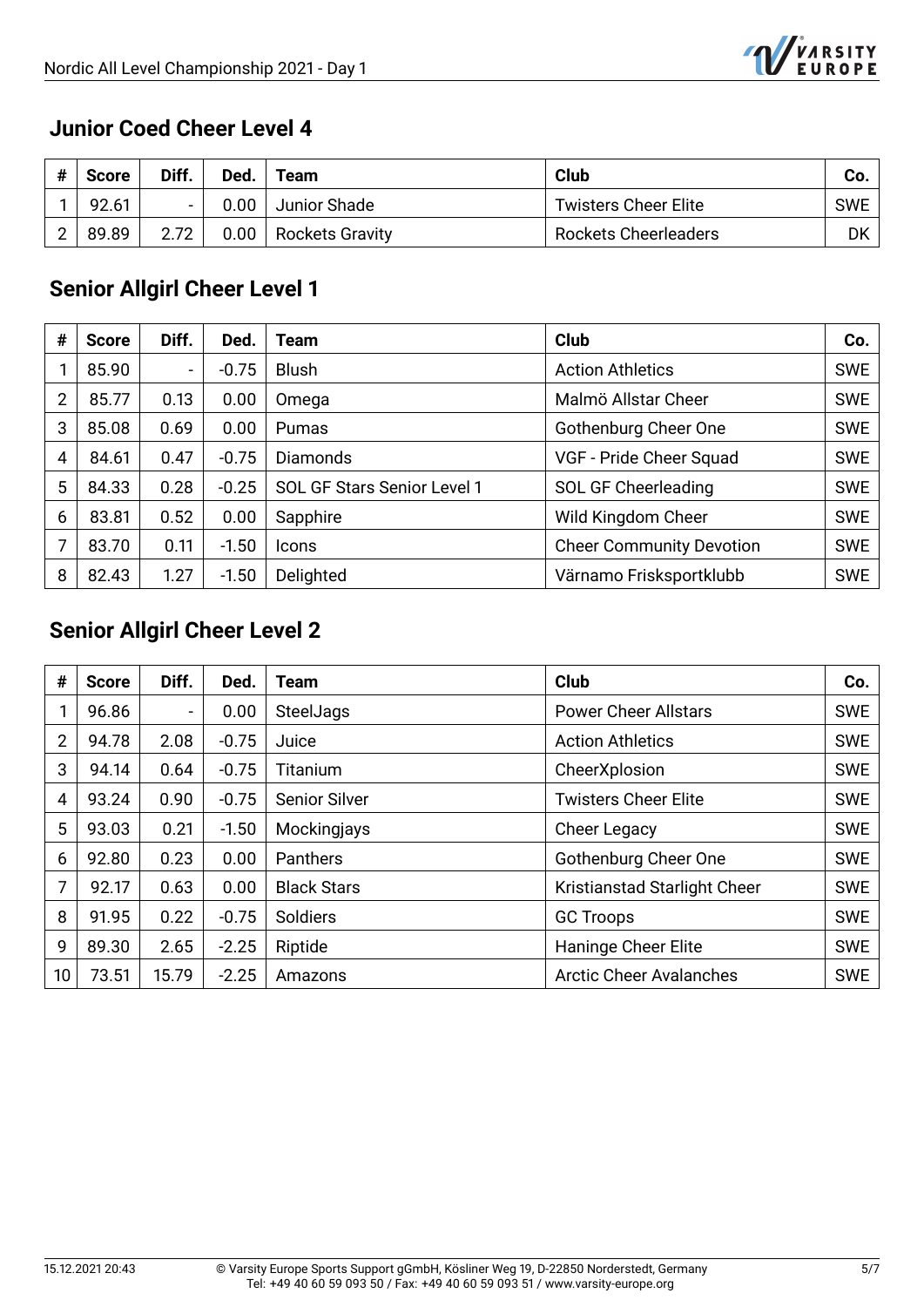

#### **Senior Allgirl Cheer Level 3**

| # | <b>Score</b> | Diff. | Ded.    | Team            | <b>Club</b>                   | Co.        |
|---|--------------|-------|---------|-----------------|-------------------------------|------------|
|   | 96.97        | -     | $-0.25$ | Posh            | <b>Ultimate Cheer Xtreme</b>  | <b>SWE</b> |
| 2 | 96.96        | 0.01  | $-0.25$ | LadyCats        | Gothenburg Cheer One          | <b>SWE</b> |
| 3 | 95.86        | 1.10  | $-0.75$ | Zenith          | Malmö Allstars Cheer          | <b>SWE</b> |
| 4 | 95.78        | 0.08  | $-0.75$ | Apaches         | GF Uppsalaflickorna USC       | <b>SWE</b> |
| 5 | 95.24        | 0.54  | $-0.50$ | Poseidon        | Haninge Cheer Elite           | SWE        |
| 6 | 93.65        | 1.59  | $-1.00$ | Devotion        | <b>Dynamite Cheerleading</b>  | <b>SWE</b> |
|   | 92.22        | 1.43  | $-2.25$ | <b>Reckless</b> | <b>Cheer Supreme Allstars</b> | SWE        |

## Senior Allgirl Cheer Level 4

| <b>Score</b> | Diff.                    | Ded.                                   | Team  | Club                   | vv.        |
|--------------|--------------------------|----------------------------------------|-------|------------------------|------------|
| 87.80        | $\overline{\phantom{0}}$ | 7 <sub>E</sub><br>- -<br>ັບ<br><u></u> | Storm | Musketeers Funky Cheer | <b>SWE</b> |

## **Senior Allgirl Cheer Level 6**

| # | <b>Score</b> | Diff.                    | Ded.    | Team                  | <b>Club</b>                  | Co.        |
|---|--------------|--------------------------|---------|-----------------------|------------------------------|------------|
|   | 94.55        | $\overline{\phantom{0}}$ | $-1.50$ | <b>Blitz</b>          | <b>Action Athletics</b>      | <b>SWE</b> |
| 2 | 89.23        | 5.32                     | $-0.75$ | <b>Senior Black</b>   | <b>Twisters Cheer Elite</b>  | <b>SWE</b> |
| 3 | 88.17        | 1.06                     | $-0.75$ | <b>Elite Stars</b>    | Kristianstad Starlight Cheer | <b>SWE</b> |
| 4 | 86.08        | 2.09                     | $-3.00$ | <b>Divine</b>         | <b>Dynamite Cheerleading</b> | <b>SWE</b> |
| 5 | 86.00        | 0.08                     | $-1.00$ | <b>Tigers Untamed</b> | Aarhus Tigers Cheerleaders   | DK         |

## **Senior Allgirl Cheer Level 7**

| # | <b>Score</b> | Diff.  | Ded.    | Team                       | <b>Club</b>                      | Co. |
|---|--------------|--------|---------|----------------------------|----------------------------------|-----|
|   | 92.25        | $\sim$ | $-2.75$ | Wildcats                   | Gotheburg Cheer One              | SWE |
| ⌒ | 86.85        | 5.40   |         | -2.75   Charmers All Stars | <b>BVH Charmers Cheerleading</b> | NOR |
| 3 | 85.25        | 1.60   | $-3.25$ | <b>CC Illusion</b>         | Copenhagen Cheer                 | DK  |

### **Senior Coed Cheer Level 2**

| # | <b>Score</b> | Diff. | Ded.    | Team   | Club                     | Co.        |
|---|--------------|-------|---------|--------|--------------------------|------------|
|   | 96.85        |       | $-0.25$ | Storm  | <b>Cheer Unlimited</b>   | <b>SWE</b> |
|   | 89.27        | 7.58  | $-3.00$ | Sirens | Rauman Cheerleadingseura | FIN I      |